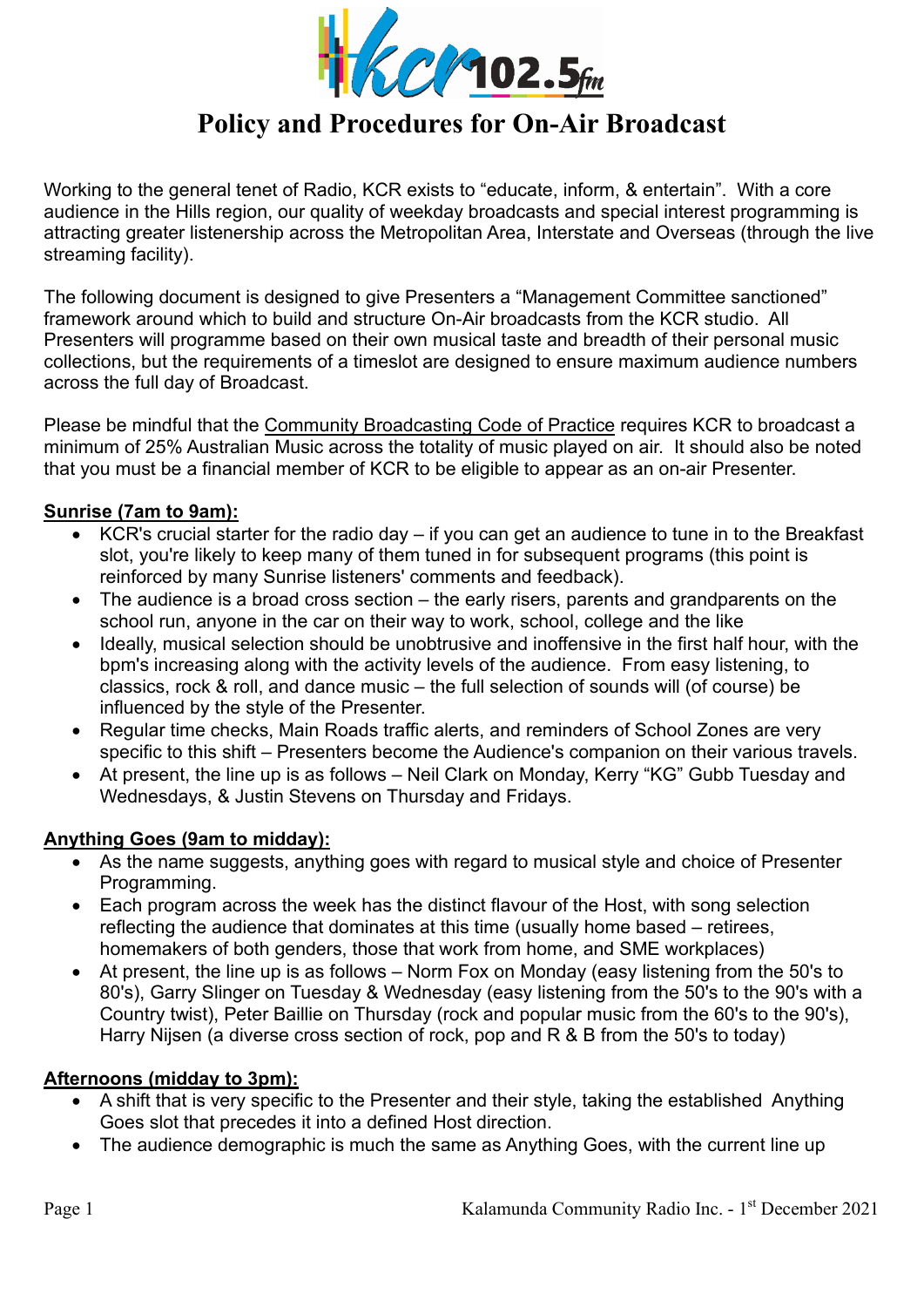

across the week as follows......

- Monday *Julie Evans Noonday Carousel with Julietta* a broad "magazine" style including regular interviews such as the wine appreciation segment – and interviews with musical artists, performers and individuals of interest. Musical selection is also broad, reflecting the subject matter across the course of each specific program.
- Tuesday *George Robinson Nostalgia Unlimited* George brings his substantial collection of music to the listeners, playing everything from the Big Band era through to late 20<sup>th</sup> Century popular music.
- Wednesday *Karl Beyer Karl-ida-scope* Karl brings his unique wit to a broad range of music, easy listening to musical styles and cultures from around the globe.
- Thursday – *Khoord Hamza* -
- Friday *Rob Anderson Jazz Cafe* a broad brush-stroke of Jazz styling with regular performer interviews (as a musician, Rob draws on his industry contacts for some great radio exchanges interspersed with good music).

# **Traffic Jam (3pm to 6pm):**

- A critical slot for KCR, with the majority of listeners in the car and moving between 3.30pm and 6pm. If the audience is enjoying the presentation during the afternoon, there's a good chance many will continue listening to the evening programs.
- Like 'Sunrise', 'Traffic Jam' is the companion to listeners on the move Regular time checks, Main Roads traffic alerts, and reminders of School Zones are very specific to this shift.
- Most audience members are coming to the close of their working day, so uplifting, melodic music is the order of the day. Like all other slots, the Presenter style will influence selection between classics, R & B, Rock & Roll and popular music from the 50's to today.
- At present, the line up is as follows Alain Gaudet on Monday, Terry Duke on Tuesday, Wednesday & Thursdays, "Big Ben" Van Der Linden on Fridays.

# **Weekday Evening Programming (6pm to midnight) & Weekend Programming):**

- These slots give KCR an opportunity to reach the audience extremes that exist on the fringes of KCR's listenership bell curve and, as such, are so important in touching on the full extent of our Community Radio remit.
- Be it specific styles of music Roger Jennings' "20<sup>th</sup> Century Classical Music", David Lazaro's "Jazz has got Soul", Pat & Greg's "Folk & Stuff", Graham Nicol's "For the Sake of the Song", Terry Duke's "Jukebox Saturday" - through to.....
- Mainstream music and information/interviews Max Williams "Time Capsule", Dave Panton's "Carefree Highway", Emma Murray's "Mix Tape", Haylee O'Connell "Hits with Hayls", Jeff Varcoe's "Beats & Pieces", Ossie Schokman "With a Song in My Heart", the pure entertainment calamity of Dave Hodson's "Hodson's Sods"- and.....
- Spiritual, Religious & Culture Specific programming Bernie Mathers' "Rhythm & Praise", Alex Morro "Praise & Worship"
- Perth's only Classic Car & Motoring Program "Around the Bend" with Terry and Justin.
- These slots are critically important to maintaining full audience reach for KCR, where other scheduled programming during the week attempts appeal to the widest audience possible – that which sits directly in the centre of the KCR listenership bell curve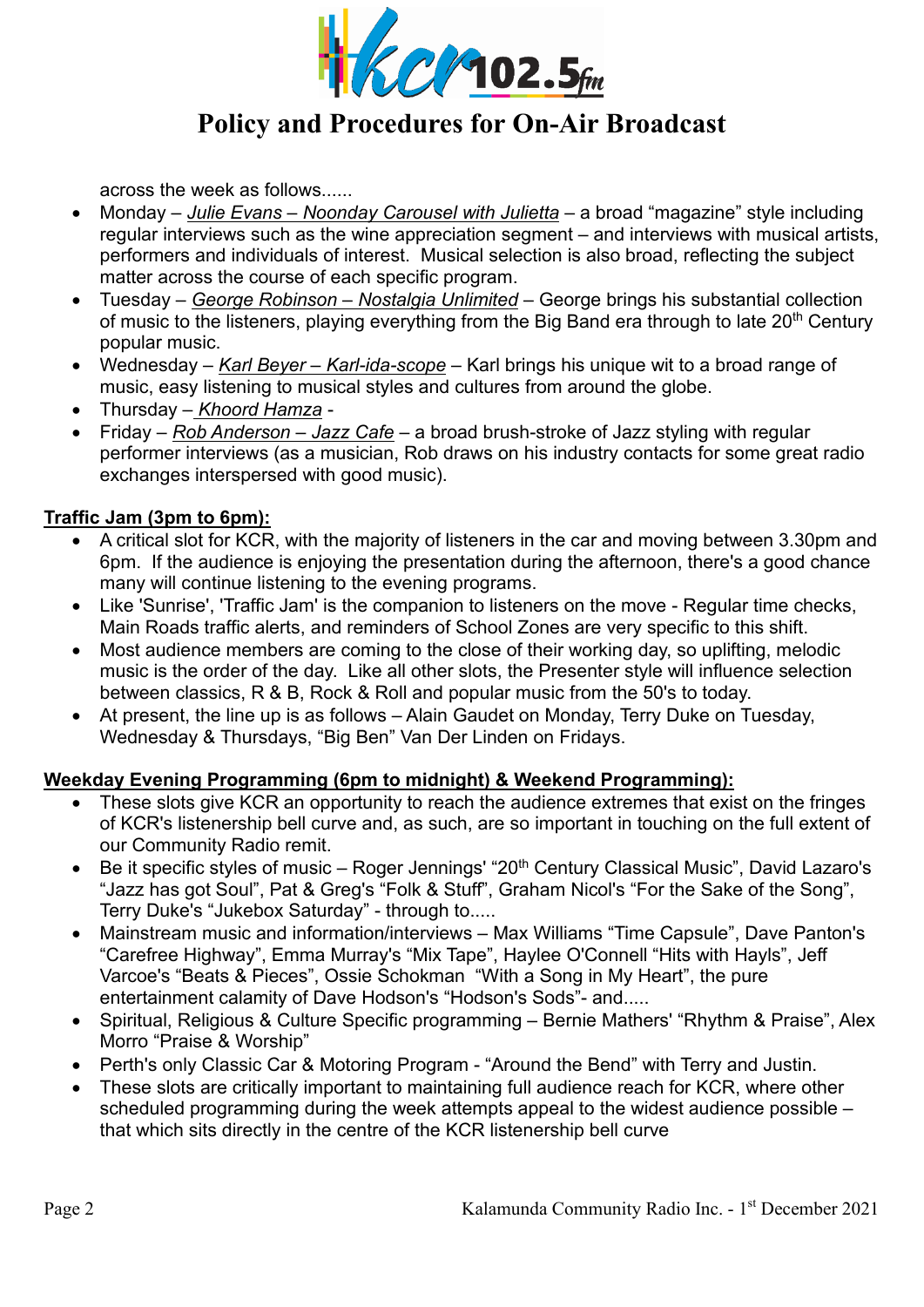

To ensure KCR remains compliant with the various stakeholders that allow us to broadcast, and to ensure the smooth running of some practical constraints in our current location, please note the following procedural elements that must be adhered to. Some are specific to Presenters, but all members of KCR that utilise the premises or contribute operationally are required to observe the following:

# **1. Station Entry & Departure Procedure:**

- Reference "Station Entry & Depart Procedures" document for coded access to the premises. This document will be provided to you separately by the Managing Committee on an "as needs" basis.
- Please ensure you turn on the "On Air" Light (the first wall plug on your left after entering the Station door. It is essential you do this, as other Hall users may lock up and alarm the premises while you are in the On-Air studio – should they think there is no one at KCR at that time.
- Return the Key to the Key Box, latch, and scramble the code. Once indoors, your can manually lock yourself in for security should you wish to, but only if the exterior door Key is locked in the Key Box..
- When departing KCR Reference "Station Entry & Depart Procedures" document for coded egress from the premises.

# **2. Sign In Book/Register:**

 For purposes of Public Liability coverage and reporting to the City of Kalamunda, it is a condition of entry to the KCR studios that ALL must sign into the Register adjacent to the Main Door. This applies to Management, Admin, Tech Support, Visitors, and all Presenters (& their Guests). Please ensure you sign out by noting the time in the appropriate area on the Book.

# **3. Community Service Announcements:**

- Any prospective CSA's must be submitted to the CSA Team (Julie Evans, Paul Pearman & David Lazaro) – please provide as much information as you can.
- Your submission must include a start date, and finish date for live on air read.
- The CSA Team will draft the copy and add to the CSA folder for on air Presenter use.
- CSA's that do not go through the CSA Team process above will be removed from the file. It is a requirement for our Broadcast Licence to keep a record and register of all CSA's
- Please ensure your request falls within the confines of a Community Service Announcement and is not Quasi-Sponsorship, as this may be refused for the CSA process.

# **4. Sponsor Messages:**

- The daily shift schedule denotes timing for playing recorded CSA's, Promos, Public Health Messages and Sponsor Messages. The denoted times are flexible, as it is not practical to cease mid broadcast to make a specific time – a common sense approach applies to ensure the various messages hit as close to the target as possible.
- It is essential that you note the time the item is played, particularly sponsor messages. This information is required for sponsor feedback, and to ensure the Managing Committee can report accurately to governing body enquiries.
- Please refrain from "personal endorsements" after playing a sponsor message eg "The Team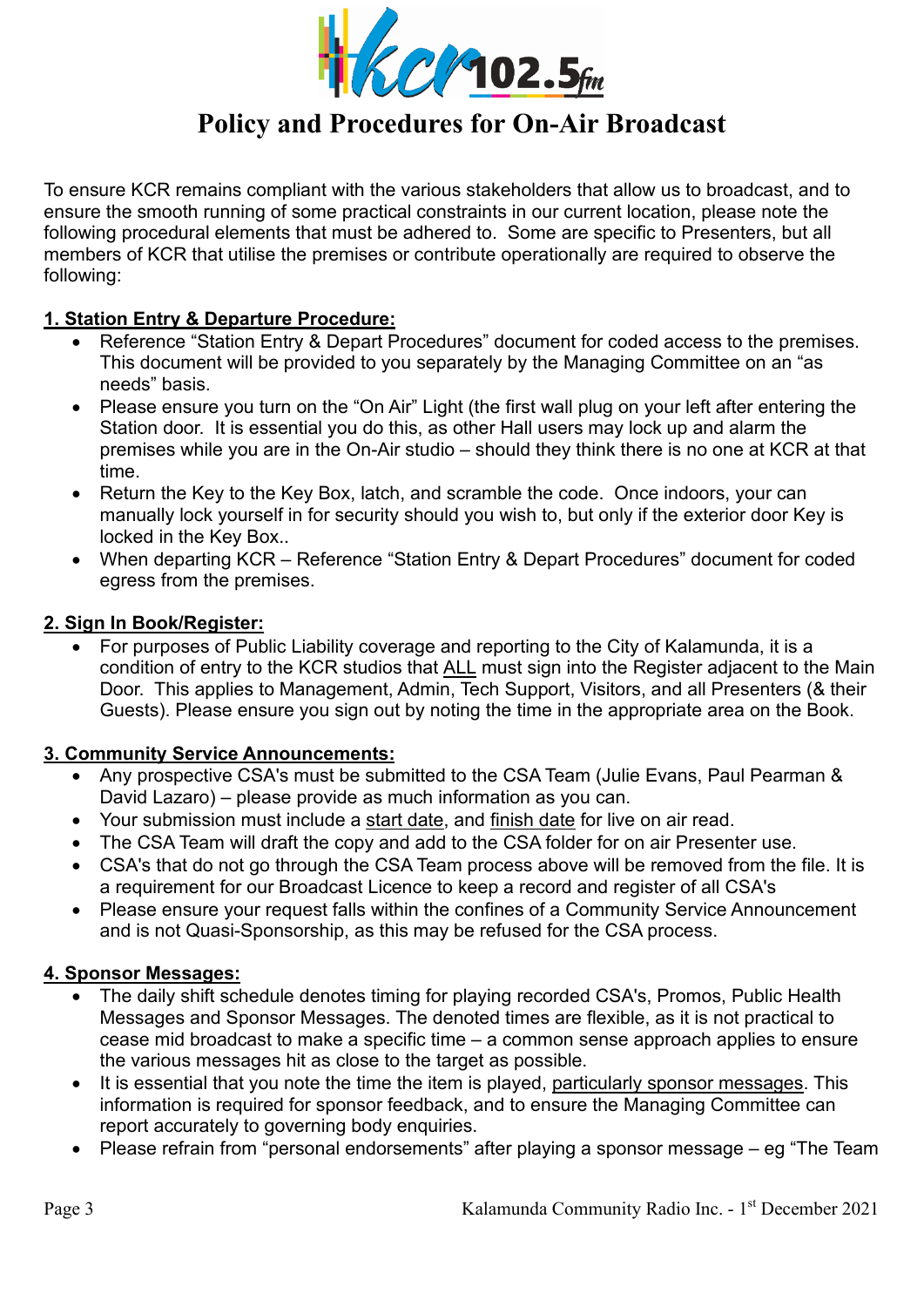

at Clip Joint did a great job of grooming my dog last week". Aside from sounding very "Cash for Comment' on air, it is essential that our sponsors are treated in an even handed way (no fear or favour). This makes life easier for the KCR Sponsorship Sales Team, and helps us retain sponsors for as long as possible.

- It is essential that there is no overlay when playing Sponsor Messages please ensure your preceding and following tracks do not interfere with the clear broadcast of a Sponsor's **Message**
- Whether just playing the "Sponsor KCR" promos or not feel free to reference contacting KCR to enquire about sponsorship in your live comments, particularly having played an existing Sponsor Message. The Sponsor grabs are of a very high standard, so we should make as much mileage for the Station from them as possible.
- Under NO circumstances are you to play a Sponsor Message that does not appear on the schedule.

# **5. You are a KCR Ambassador!:**

- Further to the above mention of Sponsors, all members and volunteers within the Station are ambassadors for KCR 102.5fm. In our day to day activities, we all have interaction with entities that are potential Sponsors – please take the opportunity to suggest sponsorship, as pre-qualified, interested parties are more likely to support and fund the Station's activities.
- If you can add value (in any way) to the other functions within the Station, please signify this to a committee member. Many hands make light work, and there is plenty to do!

# **6. News and Weather on the Hour:**

- It is essential that News and Weather go out on time there is no negotiation on this point. The cost to KCR in providing a news service is substantial, and it is a critical service our listeners demand. Likewise, Sponsors pay for the privilege of presenting Weather – so you are obliged to play the Weather Intro of the day and live read the current day and short term forward forecast. You will manually fade back any music currently on air to ensure the full hourly news bulletin is broadcast.
- Availability of news service across the day varies seasonally ie Eastern Standard Time v. Eastern Daylight Saving Time. The Head of Programming or Station Manager will keep Presenters appraised of this season variance as it occurs.

# **7. Taking over the Desk/Handing over the Desk:**

- When leading to handover, or taking control of the desk please do your fellow Presenters the courtesy of welcoming or thanking the individual in question. This is an industry convention for a good reason – the audience can't see camaraderie, but they can certainly hear it. 'Talking Up' KCR Programs and Presenters communicates our culture of inclusiveness to the listeners, making KCR a preferred listen.
- While we operate from a single broadcast studio, please ensure that you are well prepared for the live handover. Make sure to silently acknowledge your presence to the current Presenter, so that you can move items into the studio when the microphone is off and without disturbing the current show. Likewise, if you are vacating the studio, try to remove as much of your material out prior to your handover buddy arriving. Courtesy is King, particularly with a shared studio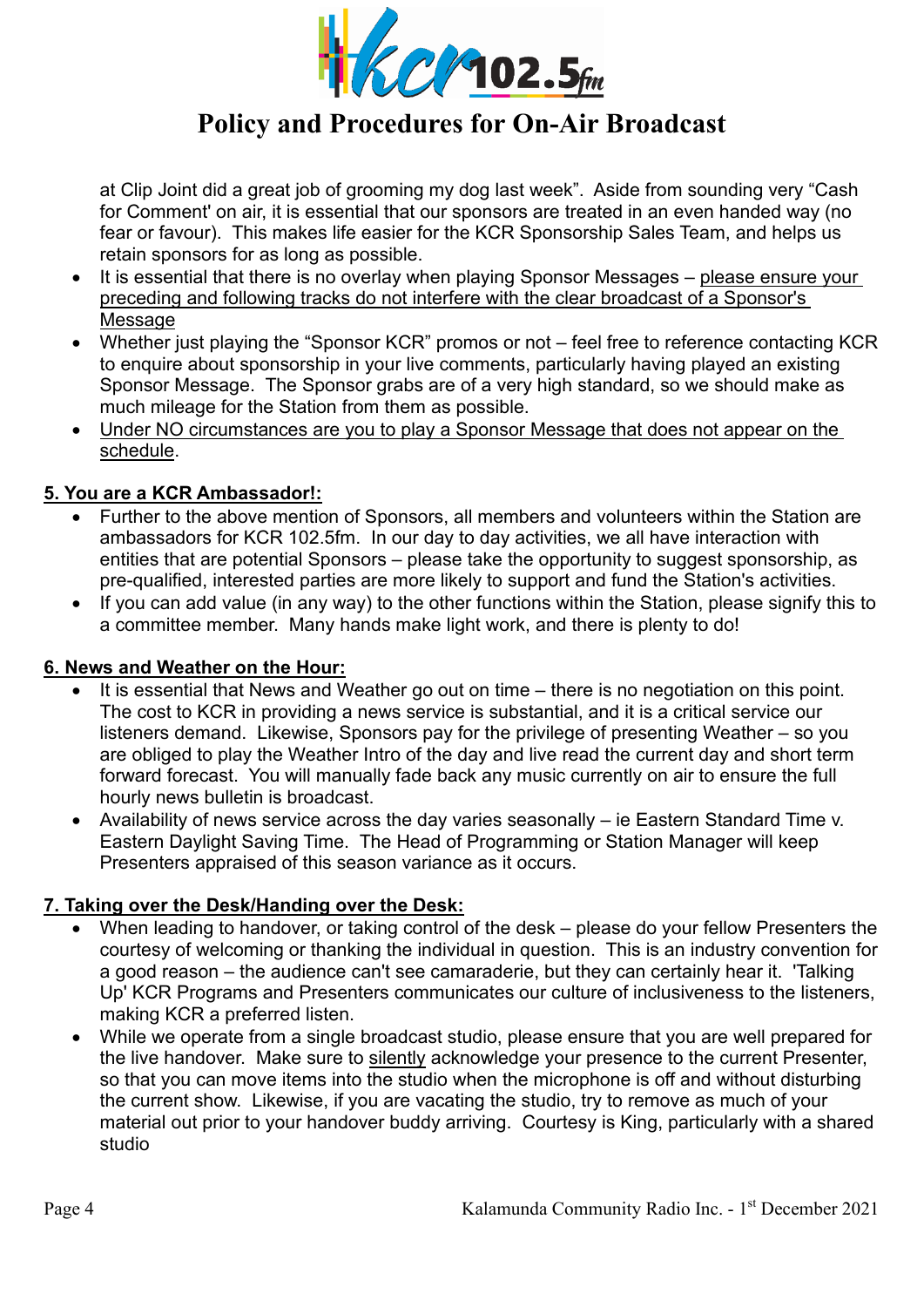

• Please ensure you leave the studio clean, tidy and debris free. If you are the last Presenter on air for the day, please place the completed daily shift schedule on the Programme Manager desk in the office.

# **8. Inability to meet your Shift Schedule:**

- From time to time, there will be circumstances under which Presenters will not be available to host their slot in the schedule.
- It is your responsibility to notify the Programming Manager at the earliest opportunity that you will be unable to attend.
- Presenters who fail to meet their on-air commitments on 3 occasions without warning or explanation will forfeit their scheduled slot. Should said Presenters wish to continue broadcasting on KCR, a written application for another slot in the schedule must be presented to the Management Committee for review.

# **9. In the event there is no Program/Presenter after you finish your slot:**

 The last Presenters for the day's "live" broadcast are required to patch the desk through to Backup Music/Jazzler and ensure that the Departure Procedure above is followed. *This will also apply if the Presenter to follow you on air fails to show up for their Program – make sure you switch to Backup Music/Jazzler and follow the Departure Procedure above.* 

# **10. Presenter Access Fees:**

- In an ideal world, KCR would not have to charge an access fee to the raft of volunteer Presenters who give so much of the own time to not only appear on air, but do the behind the scenes preparation that ensures the quality broadcasting that KCR listeners enjoy at present.
- With the Sponsorship Sales team adding more Sponsors into the mix, so the Station's cashflow position has begun to improve. More sponsors = viable cashflow, and the Managing Committee hopes to be in a position to remove the Access Fee at some point in the future as KCR becomes "a self sustaining, going concern".
- While Access Fees are in place, it is essential that Presenters make their payment to the KCR account no later than 14 days from date of Invoice issue.
- In the event that your Access Fees are in arrears you may be removed from the on-air schedule.

# **11. Explicit Lyrical Content:**

• KCR policy allows for explicit lyrics to be played (with an appropriate warning from the Presenter to their audience) between the hours of 9pm and 6am only.

# **12. Foreign Language Broadcasting:**

 Programs may be broadcast in a language other than English – providing the Presenter plays the Disclaimer Announcement prior to commencement.

# **13. Kitchen Etiquette:**

- The kitchen facility is for the use of all who attend the station. As we are all volunteers, we have no paid cleaning service to clean up any mess.
- If you utilise the facilities, please ensure that you clean surfaces and utensils used in the